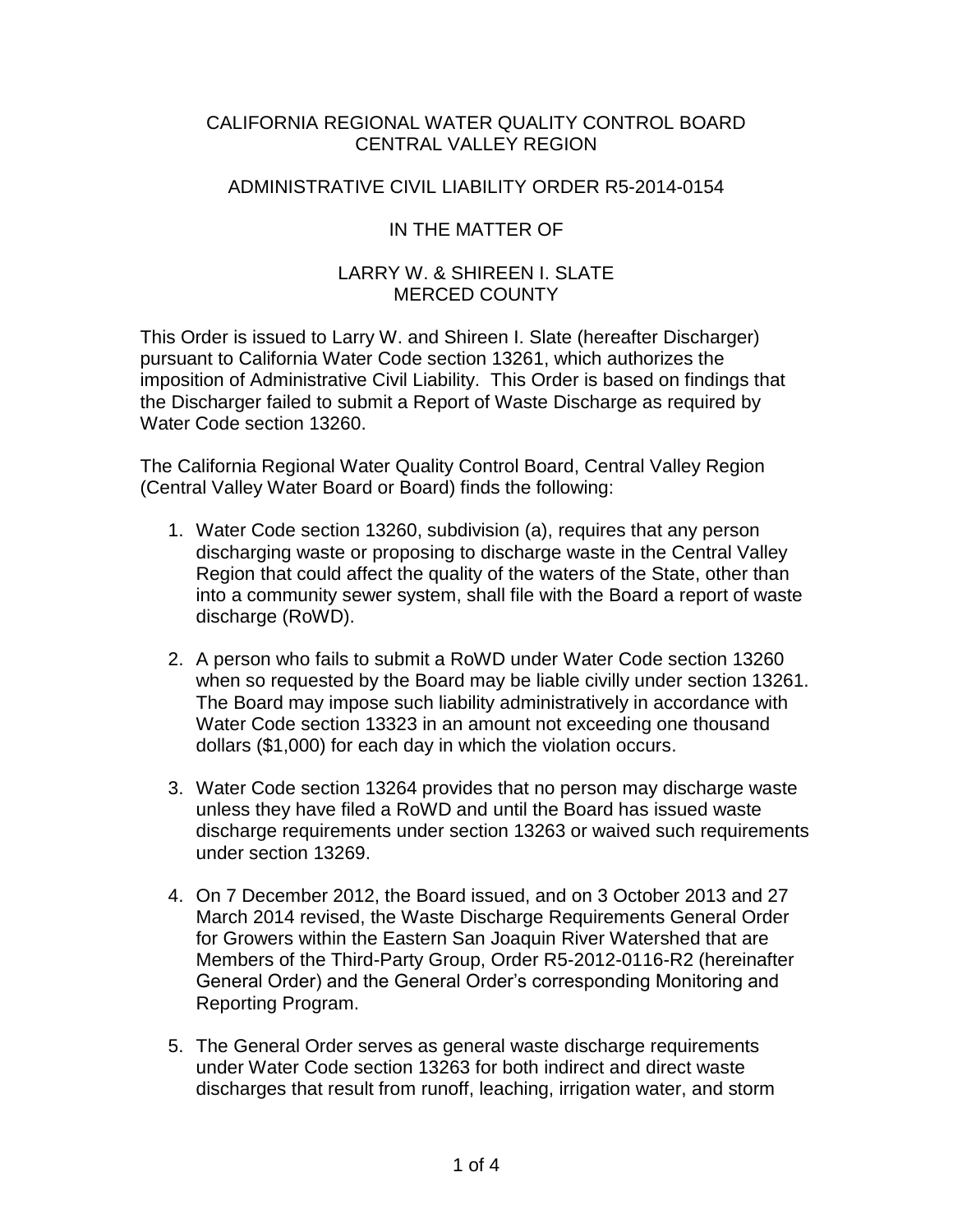water, that could affect the ground or surface waters of the state. The Discharger's agricultural parcels are located within the General Order's coverage area.

- 6. Growers within the General Order's coverage area may comply with Water Code section 13264 for discharges of waste from their irrigated agricultural lands by submitting an individual RoWD under section 13260, leading to an individual waste discharge requirement order under section 13263, or by submitting a Notice of Intent and otherwise complying with the General Order.
- 7. The Discharger owns approximately 108 acres of agricultural land in Merced County, including the following Assessor's Parcel Numbers [APNs] and their respective acreages: APN 532-70-038, 9.8 acres; APN 671-50-013, 2.9 acres; APN 671-50-023, 20.1 acres; APN 671-50-024, 49.4 acres; APN 671-50-025, 26 acres.
- 8. On 4 September 2013, Board staff inspected these parcels and found evidence of a commercial irrigated agricultural operation based on the crop grown and the size of the operation.
- 9. On 7 October 2013, the Assistant Executive Officer of the Central Valley Water Board issued a Directive Letter (hereafter Directive) notifying Discharger of its obligation to obtain regulatory coverage for waste discharges from the irrigated agricultural parcels, and directing Discharger to obtain such coverage either by submitting an individual RoWD or a Notice of Intent under the General Order within 15 calendar days of receipt of the Directive. The Discharger did not submit an individual RoWD or a Notice of Intent within that time.
- 10.The Discharger violated Water Code section 13260 by failing to submit an individual RoWD by 24 October 2013.
- 11.On 13 November 2013, the Central Valley Water Board staff issued a Notice of Violation (NOV) to the Discharger regarding the failure to obtain regulatory coverage. The NOV requested that coverage be obtained as soon as possible to minimize potential liability.
- 12.On 21 January 2014, the Central Valley Water Board staff issued a courtesy pre-filing settlement letter notifying the Discharger that an Administrative Civil Liability Complaint (Complaint) in the amount of \$3,080 would be issued if the Discharger did not (a) obtain regulatory coverage and (b) initiate settlement discussions regarding the proposed liability by 31 January 2014.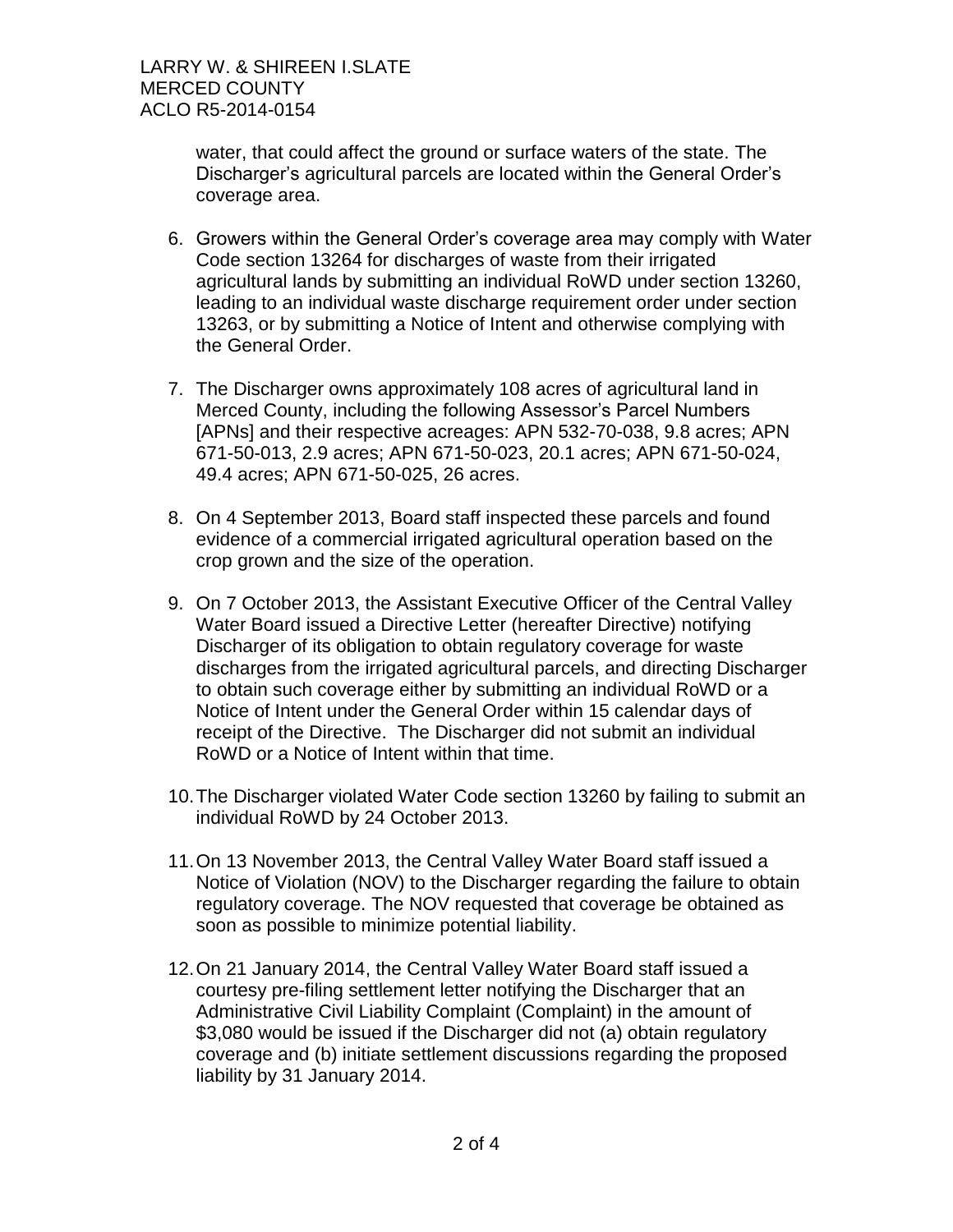LARRY W. & SHIREEN I.SLATE MERCED COUNTY ACLO R5-2014-0154

- 13.On 10 May 2014, the Assistant Executive Officer of the Central Valley Water Board, lead prosecutor for the Prosecution Team, issued an Administrative Civil Liability Complaint (Complaint) R5-2014-0529 to the Discharger in the amount of three thousand and eighty dollars (\$3,080) for failure to submit an individual RoWD under Water Code section 13260 beginning 24 October 2014.
- 14.On 17 July 2014, the Assistant Executive Officer rescinded Complaint R5- 2014-0529 in order to address issues raised in an 11 July 2014 Advisory Team memorandum.
- 15.On 12 September 2014, the Assistant Executive Officer issued Complaint R5-2014-0564 to the Discharger proposing an administrative civil liability in the amount of nine thousand three hundred and fifty-two dollars (\$9,152) under Water Code section 13261 for failure to submit an individual RoWD under Water Code section 13260 beginning 24 October 2013.
- 16.On 17 November 2008 the State Water Resources Control Board adopted Resolution No. 2009-0083 amending the Water Quality Enforcement Policy (Enforcement Policy). The Enforcement Policy establishes a methodology for assessing discretionary administrative civil liability. Use of the methodology addresses the factors used to assess a penalty under Water sections 13327 and 13385 subdivision (e) including the Discharger's culpability, history of violations, ability to pay and continue in business, economic benefit, and other factors as justice may require.
- 17.The required factors under Water code sections 13327 and 13385, subdivision (e), have been considered using the methodology in the Enforcement Policy as explained in detail in Attachment G to the Complaint, as modified, which is incorporated herein by reference.
- 18.This Order is effective and final upon issuance by the Central Valley Water Board. Payment must be received by the Central Valley Water Board no later than thirty (30) days from the date on which this Order is issued.
- 19.In the event that the Discharger fails to comply with the requirements of this Order, the Executive Officer or her delegee is authorized to refer this matter to the Attorney General's Office for enforcement.
- 20.Issuance of this Administrative Civil Liability Order to enforce Water Code Division 7, Chapter 5.5 is exempt from the provisions of the California Environmental Quality Act (Pub. Resources Code § 21000 et seq.), in accordance with California Code of Regulations, title 14, section 15321(a)(2).